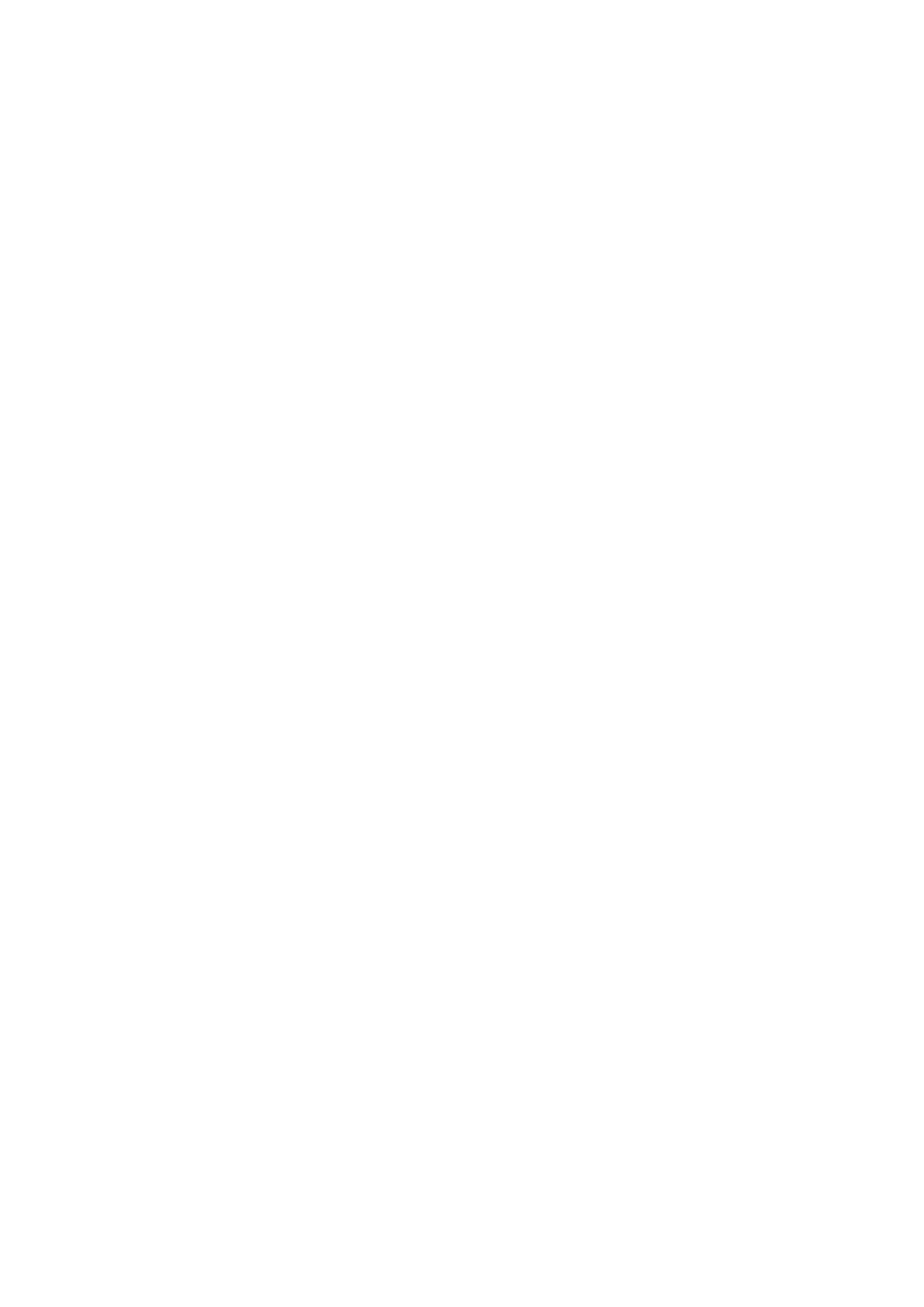# **NORTHERN TERRITORY OF AUSTRALIA**

As in force at 14 April 2020 \_\_\_\_\_\_\_\_\_\_\_\_\_\_\_\_\_\_\_\_

\_\_\_\_\_\_\_\_\_\_\_\_\_\_\_\_\_\_\_\_

#### **PRIVATE SECURITY (MISCELLANEOUS MATTERS) REGULATIONS 2006**

#### **Regulations under the** *Private Security Act 1995*

### **Part 1 Preliminary matters**

#### **1 Citation**

These Regulations may be cited as the *Private Security (Miscellaneous Matters) Regulations 2006*.

### **Part 3 Infringement notices**

#### **3 When infringement notice may be served**

- (1) If an authorised officer believes that a person has committed an offence against a provision of the Act or Regulations specified in column 1 of Schedule 2, the inspector may serve an infringement notice on the person.
- (2) In subregulation (1):

*authorised officer* means a person appointed as an inspector under section 35 of the Act.

#### **4 Prescribed amount**

The prescribed amount that may be paid, instead of the penalty that may otherwise be imposed for an offence against a provision of the Act or Regulations specified in column 1 of Schedule 2 is the amount specified opposite in column 2 of Schedule 2.

#### **5 Form of infringement notice**

An infringement notice is a notice to the effect that:

(a) an offence is alleged to have been committed against the Act or Regulations; and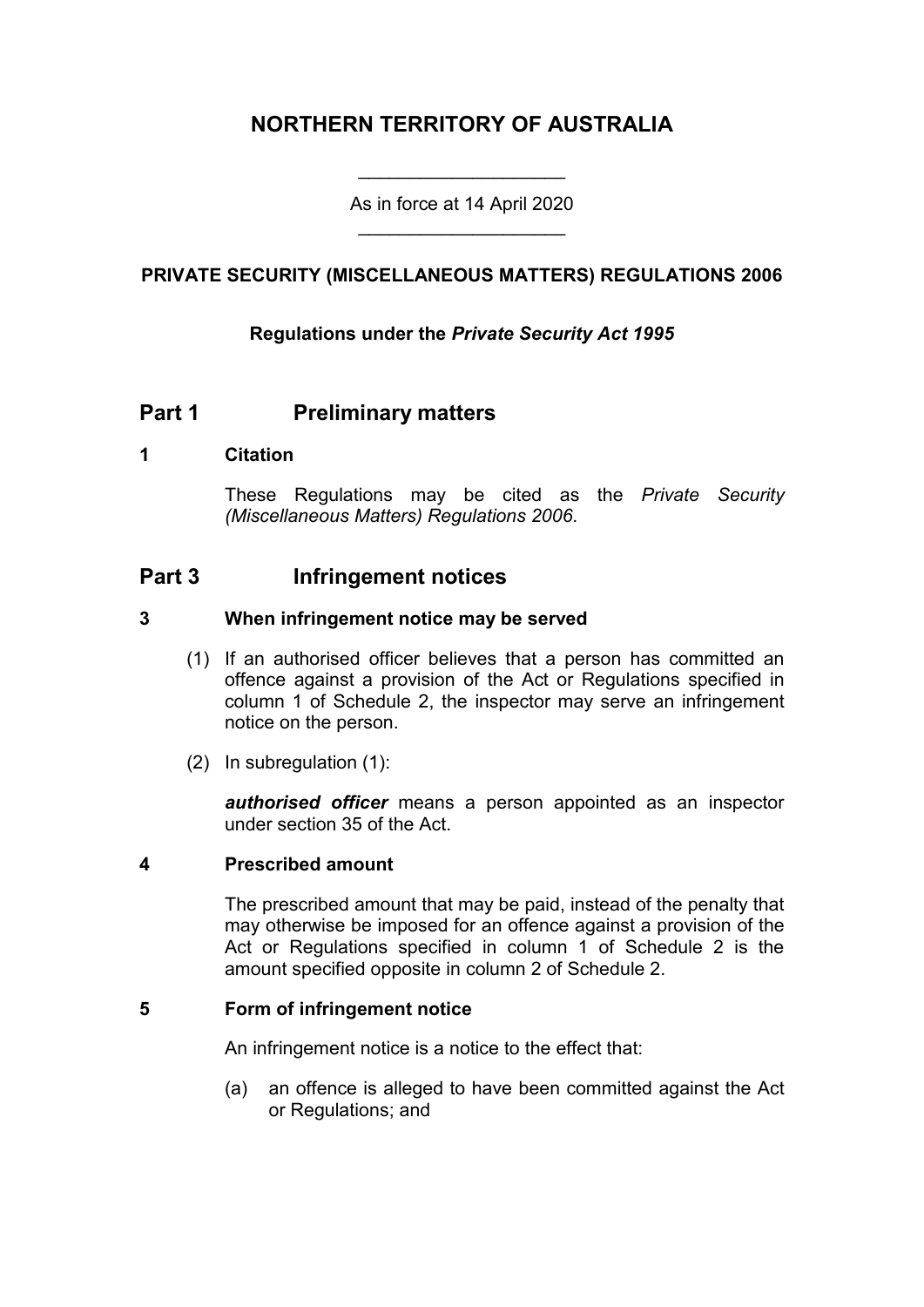- (b) if the penalty amount indicated is paid within the time and at the place specified, the alleged offence is expiated and no person is liable for any further proceedings in the matter; and
- (c) the person served with the infringement notice can elect to have the matter dealt with by a court by serving written notice in accordance with the directions given on the infringement notice.

#### **6 Expiation of offence**

- (1) If an alleged offender pays the prescribed amount specified in an infringement notice in accordance with the notice, the alleged offender is taken to have expiated the offence and no further proceedings are to be taken in respect of the offence.
- (2) If an alleged offender tenders a cheque in payment of a prescribed amount, the amount is not taken to have been paid unless the cheque is cleared.

#### **7 Withdrawal of infringement notice**

An infringement notice may be withdrawn at any time within 28 days after it is served, but before payment of the prescribed amount specified in the infringement notice, if the Director serves on the alleged offender a notice stating that the infringement notice is withdrawn.

#### **8 How service effected**

Service of an infringement notice or a notice of withdrawal of an infringement notice is effected:

- (a) by serving it personally on the alleged offender; or
- (b) by posting it to the alleged offender at his or her last known address; or
- (c) by leaving it for the alleged offender at his or her last known place of residence or business with a person apparently resident or employed there and apparently not less than 16 years of age.

#### **9 General**

These Regulations:

(a) do not prevent more than one infringement notice for the same offence being served on an alleged offender, but it is sufficient for the application of regulation 6 to an alleged offender on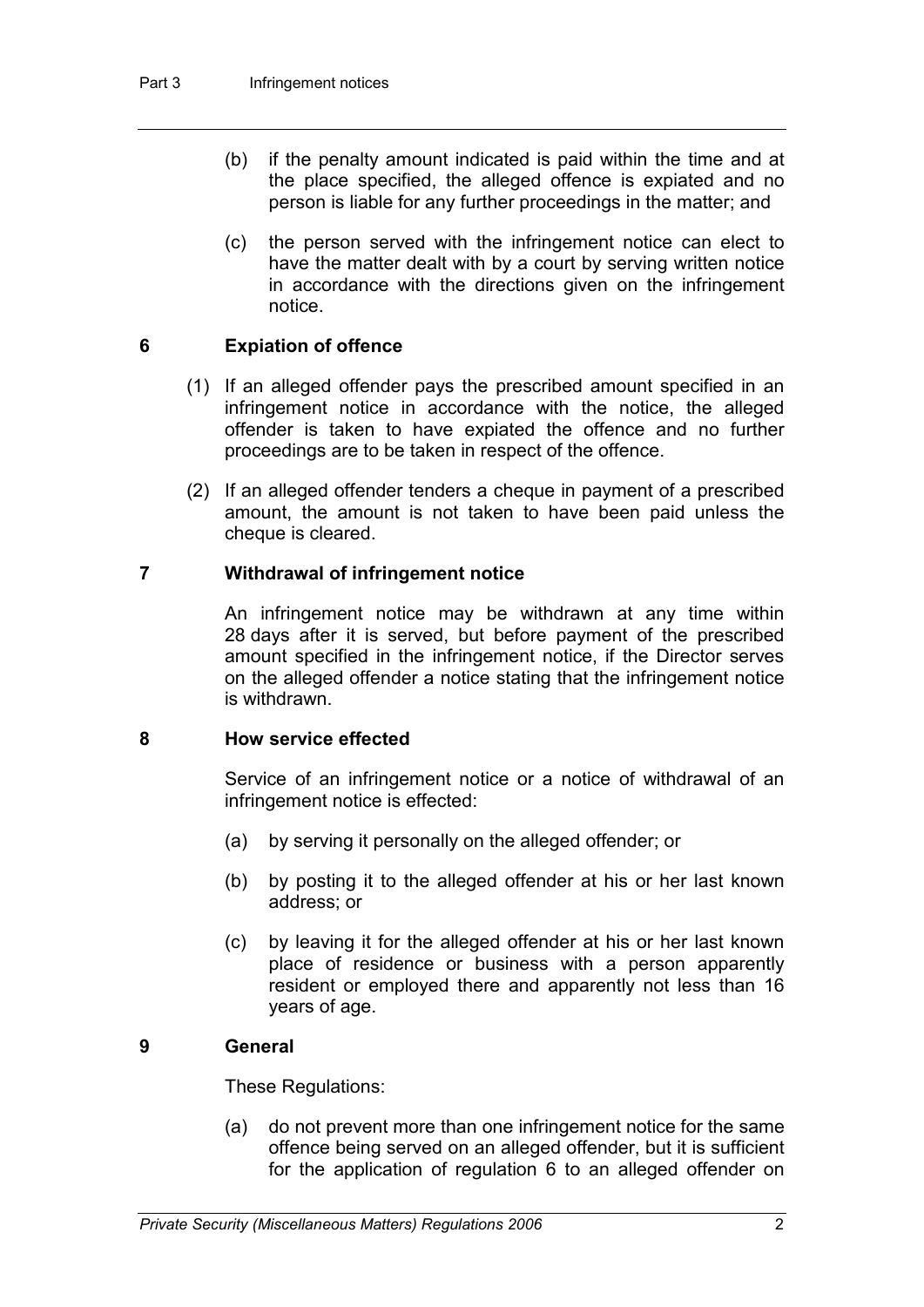whom more than one infringement notice has been served for the alleged offender to pay the prescribed amount in accordance with any one of those notices; and

- (b) do not limit the penalty that may be imposed by a court, for an offence; and
- (c) do not require an infringement notice to be served and do not affect the liability of a person to be prosecuted in a court for an offence in respect of which an infringement notice has not been served.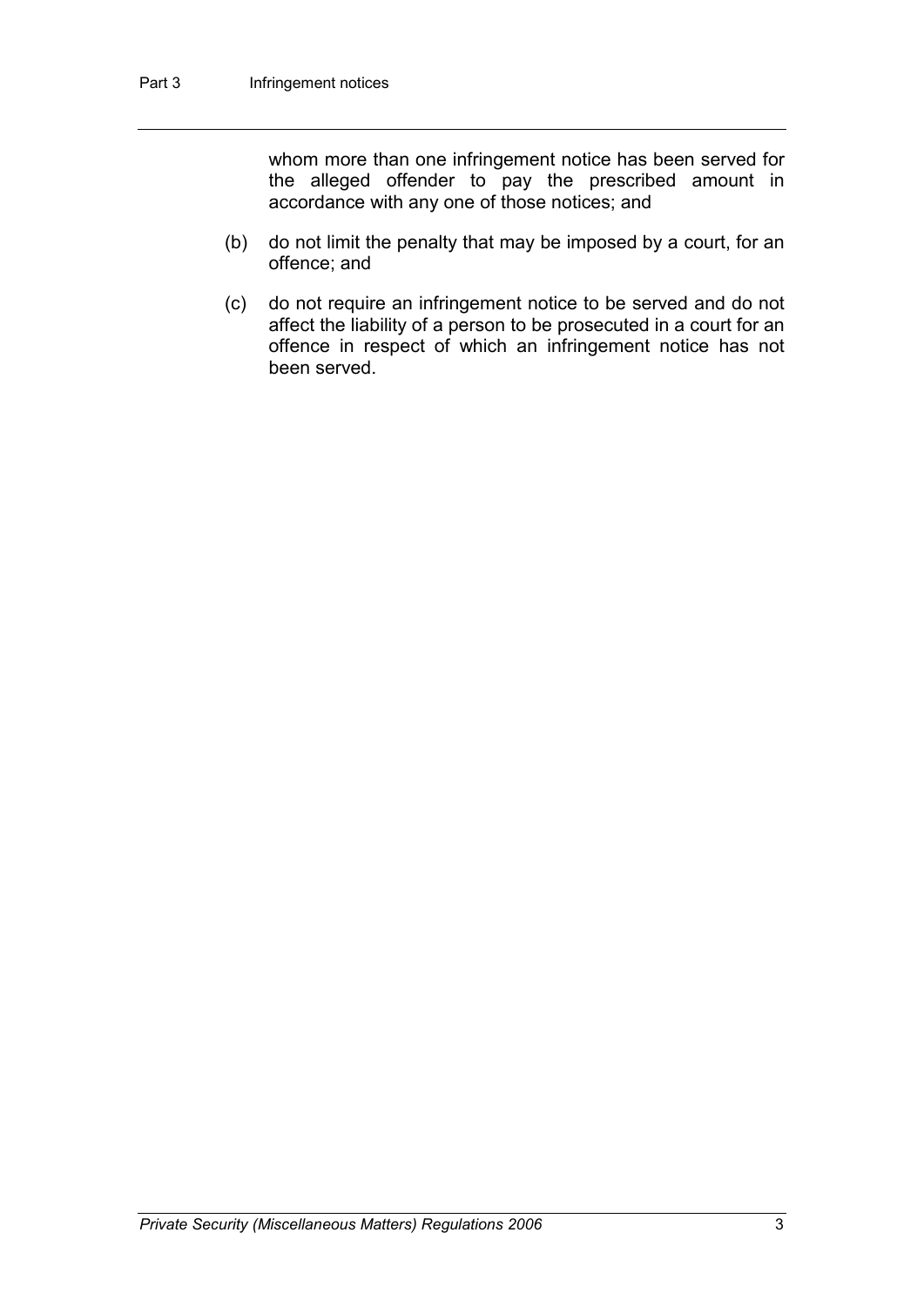# **Schedule 2 Infringement notices prescribed offences and amounts**

regulations 3 and 4

| Column 1<br><b>Offence Provision</b>                                                      | Column <sub>2</sub><br><b>Prescribed Amount</b> |  |  |  |  |
|-------------------------------------------------------------------------------------------|-------------------------------------------------|--|--|--|--|
| Part A – Offences against Act                                                             |                                                 |  |  |  |  |
| Sections 22, 28 and 29                                                                    | 2 penalty units                                 |  |  |  |  |
| Section 56(1)                                                                             | 5 penalty units                                 |  |  |  |  |
| Part B - Offences against Private Security (Crowd Controllers)<br><b>Regulations 1996</b> |                                                 |  |  |  |  |
| Regulation $10(1)(a)$ and (b)                                                             | 5 penalty units                                 |  |  |  |  |
| Regulation $10(1)(c)$ and (3)                                                             | 2 penalty units                                 |  |  |  |  |
| Regulation 10(2)                                                                          | 1 penalty unit                                  |  |  |  |  |
| Part C - Offences against Private Security (Security Officers)<br><b>Regulations 1998</b> |                                                 |  |  |  |  |
| Regulation $7(1)(a)$ and (b)                                                              | 5 penalty units                                 |  |  |  |  |
| Regulation $7(1)(c)$ and $(3)$                                                            | 2 penalty units                                 |  |  |  |  |
| Regulation 7(2)                                                                           | 1 penalty unit                                  |  |  |  |  |
| Part D - Offences against Private Security (Security Firms)<br><b>Regulations 1998</b>    |                                                 |  |  |  |  |
| Regulation 6(1)                                                                           | 5 penalty units                                 |  |  |  |  |
| Regulation 6(2)                                                                           | 2 penalty units                                 |  |  |  |  |
| Regulation 6(3)                                                                           | 5 penalty units                                 |  |  |  |  |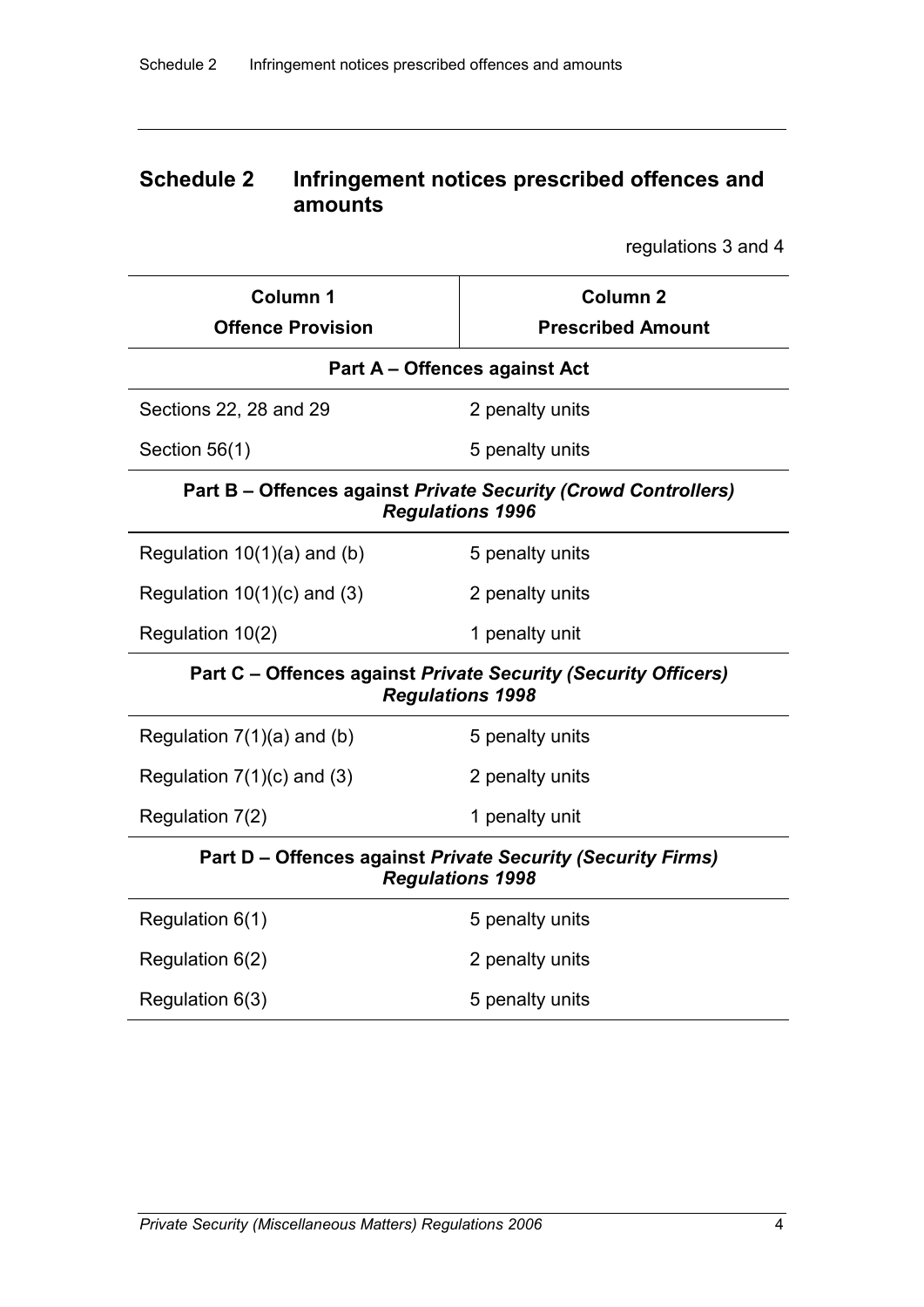#### **ENDNOTES**

**1 KEY**

Key to abbreviations

| $amd = amended$         | $od = order$                        |
|-------------------------|-------------------------------------|
| $app = appendix$        | om = omitted                        |
| $bl = by-law$           | $pt = Part$                         |
| $ch = Chapter$          | $r =$ regulation/rule               |
| $cl = clause$           | $rem = remainder$                   |
| div = Division          | renum = renumbered                  |
| $exp = expires/expired$ | $rep = repeated$                    |
| $f =$ forms             | $s = section$                       |
| <b>Gaz = Gazette</b>    | sch = Schedule                      |
| $hdg =$ heading         | sdiv = Subdivision                  |
| ins = inserted          | <b>SL = Subordinate Legislation</b> |
| It = $long$ title       | sub = substituted                   |
| $nc = not$ commenced    |                                     |

#### **2 LIST OF LEGISLATION**

*Private Security (Miscellaneous Matters) Regulations* **(SL No. 5, 2006)**

Notified 15 February 2006<br>
Commenced 15 February 2006 15 February 2006

# *Statute Law Revision Act 2007* **(Act No. 4, 2007)**

Assent date 8 March 2007<br>Commenced 8 March 2007 8 March 2007

*Criminal Code Amendment (Identity Crime) Act 2014* **(Act No. 9, 2014)**

Assent date 16 April 2014<br>Commenced 1 July 2014 ( Commenced 1 July 2014 (*Gaz* S52, 1 July 2014)

*Licensing (Repeals and Consequential Amendments) Act 2014* **(Act No. 44, 2014)**

Assent date 5 December 2014<br>Commenced 1 January 2015 (G Commenced 1 January 2015 (*Gaz* S130, 19 December 2014, p 2)

# *Licensing (Director-General) Repeal Act 2020* **(Act No. 4, 2020)**

Assent date 9 March 2020<br>Commenced 14 April 2020 Commenced 14 April 2020 (*Gaz* G13, 1 April 2020, p 2)

#### **3 GENERAL AMENDMENTS**

General amendments of a formal nature (which are not referred to in the table of amendments to this reprint) are made by the *Interpretation Legislation Amendment Act 2018* (Act No. 22, 2018) to: r 1 and sch 2.

#### **4 LIST OF AMENDMENTS**

| pt 2 hdg | rep Act No. 44, 2014, s 145 |
|----------|-----------------------------|
| r 2      | rep Act No. 44, 2014, s 145 |
| r 4      | amd Act No. 44, 2014, s 145 |